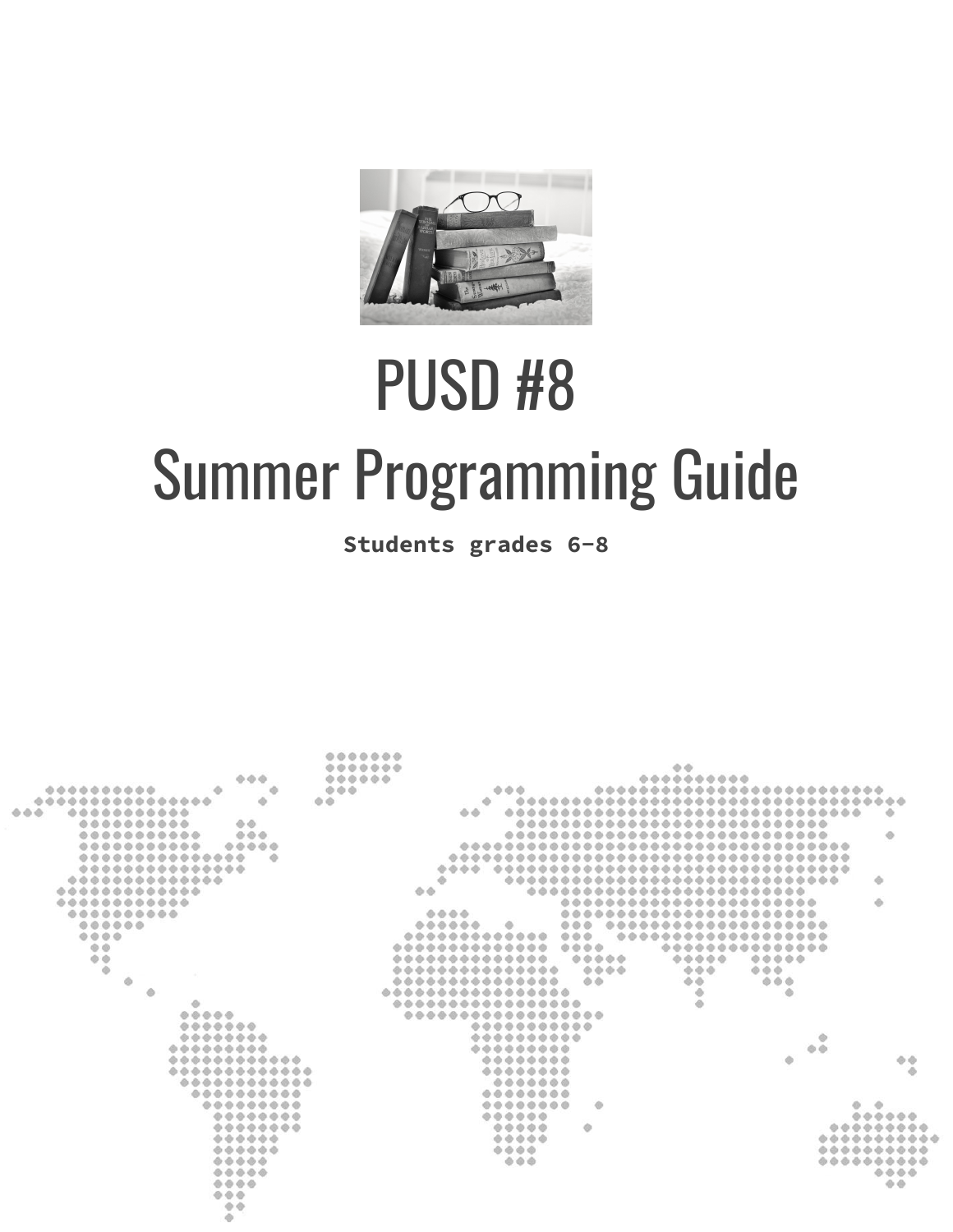#### **Page Middle School- Summer Programming**

Dear Parent/Guardian:

This summer we are offering a wide variety of programming to our middle school students. With the programming, a student also has access to FREE breakfast and lunch as well as transportation. In order to plan for staffing and learning experiences, we ask that you enroll in your program(s) of choice. The attached packet provides you information about daily routines, transportation, food service, and programming. Be aware that programs have limited seats available and some students may be placed on a waiting list. Everyday attendance is expected with each program. Take a look at the calendar to ensure the program dates work with your family's summer schedule. Unless a program states otherwise, the program will run the full 5 weeks of summer school.

Open enrollment has closed. Call Teresa Robbins at 928-608-4310 for information about open seats in each program.

Schedule:

- When: May 31, 2022 June 30, 2022 7:30 am to 12:30 pm
- Where: Page Middle School Campus
- Breakfast & Lunch is served FREE of charge
	- $\circ$  Breakfast 7:30 am to 7:55 am
	- o Programming: 8:00 am to 12:30 pm
	- o Lunch 11:00 am to 11:30 pm

# Summer School Contact Information

Assistant Principal

**Teresa Robbins**: 928-608-4310

Other Numbers

**Patrice Nimrod**, Administrative Assistant: 928-608-4306

#### Hours & Dates of Operation

- Week 1 Tuesday, May 31th Friday, June 3rd 7:30 am to 12:30 pm
- Week 2 Monday, June 6th Thursday, June 9th 7:30 am to 12:30 pm
- Week 3 Monday, June 13th Thursday, June 16th 7:30 am to 12:30 pm
- Week 4 Monday, June 20th Thursday, June 23rd 7:30 am to 12:30 pm
- Week 5 Monday, June 27th Thursday, June 30th 7:30 am to 12:30 pm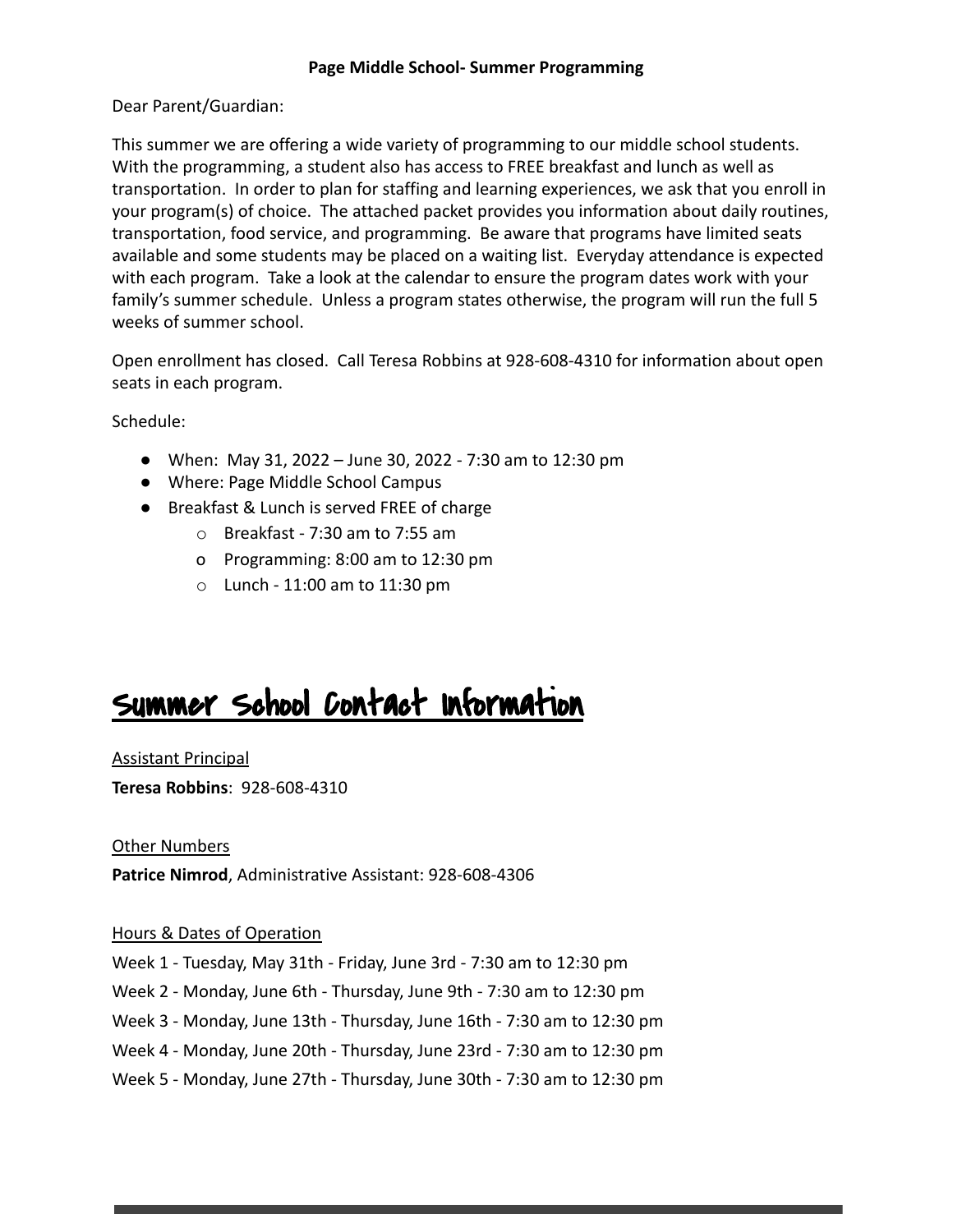# **Program Offerings**

#### VACATION ACADEMIES- 5 week programs

#### **S.T.E.M. Academy (Science, Technology, Engineering, and Mathematics)**

• Students engage in hands-on learning opportunities that focus on design thinking and build STEM-based literacy through multidisciplinary, interactive experiences that foster creativity and build problem-solving skills.

#### **Summer Bridge Academies**

- Language Development- grades 6-8
	- Students engage in interactive team-building activities that focus on developing a comfortable and connected scholarly community, while accelerating language acquisition and providing access to rigorous language development coursework.
- Algebra Readiness- grades 7-8
	- Students strengthen their understanding of fundamental math and algebraic concepts to provide a solid foundation for success in Algebra 1.
- Math for 7th grade- grades 6-7
	- Students strengthen their understanding of rational number operations and concepts, algebraic expressions and equations, proportionality, and measurements to provide a solid foundation for success in middle school mathematics.
- Mission Possible- grades 6-8
	- Students engage in hands-on science to develop critical thinking and scientific problem-solving skills, and to make science fun! Students will track a dangerous scientist around the world to present his release of a deadly microorganism. On their virtual journey students will perform scientific investigations in biology. Chemistry, physics, environmental science and math that relate to the geographic areas where they follow scientists.

#### ENRICHMENT CAMPS- 5 week programs unless otherwise noted

#### **Art**

• Students create a variety of projects predominantly made from exploring many characteristics of paper through cutting, folding and gluing. We will examine various techniques of paper engineering where different types of paper will be used to make simple machines to power kinetic art. We will design and fabricate greeting cards, toys, and our own books as well as reuse old books and magazines in various ways to design different pieces of art such as collages, sculptures, and mobiles.

#### **Basketball Clinic (2 week program- see calendar)**

● Students will learn the fundamentals of basketball and have some fun developing new skills to implement into their next school year. They will engage in various skills related fitness components like speed, coordination, balance, power, agility, and reaction time.

### **eSports (with Page High School)**

- May 31-June 2
	- Beginner Rocket League Camp
- May 31- June 9
	- Beginner Valorant Camp
- June 6-9
	- Rocket League Camp

#### **Let's Get Moving (3 week program- see calendar)**

● Students will participate in various fitness activities that include desert hikes, the weight and wrestling rooms, individual and team sports.

- June 13-16
	- Beginner Smash Camp
	- Valorant Intermediate
- June 20-23
	- Smash Ultimate Camp
	- Valorant Advanced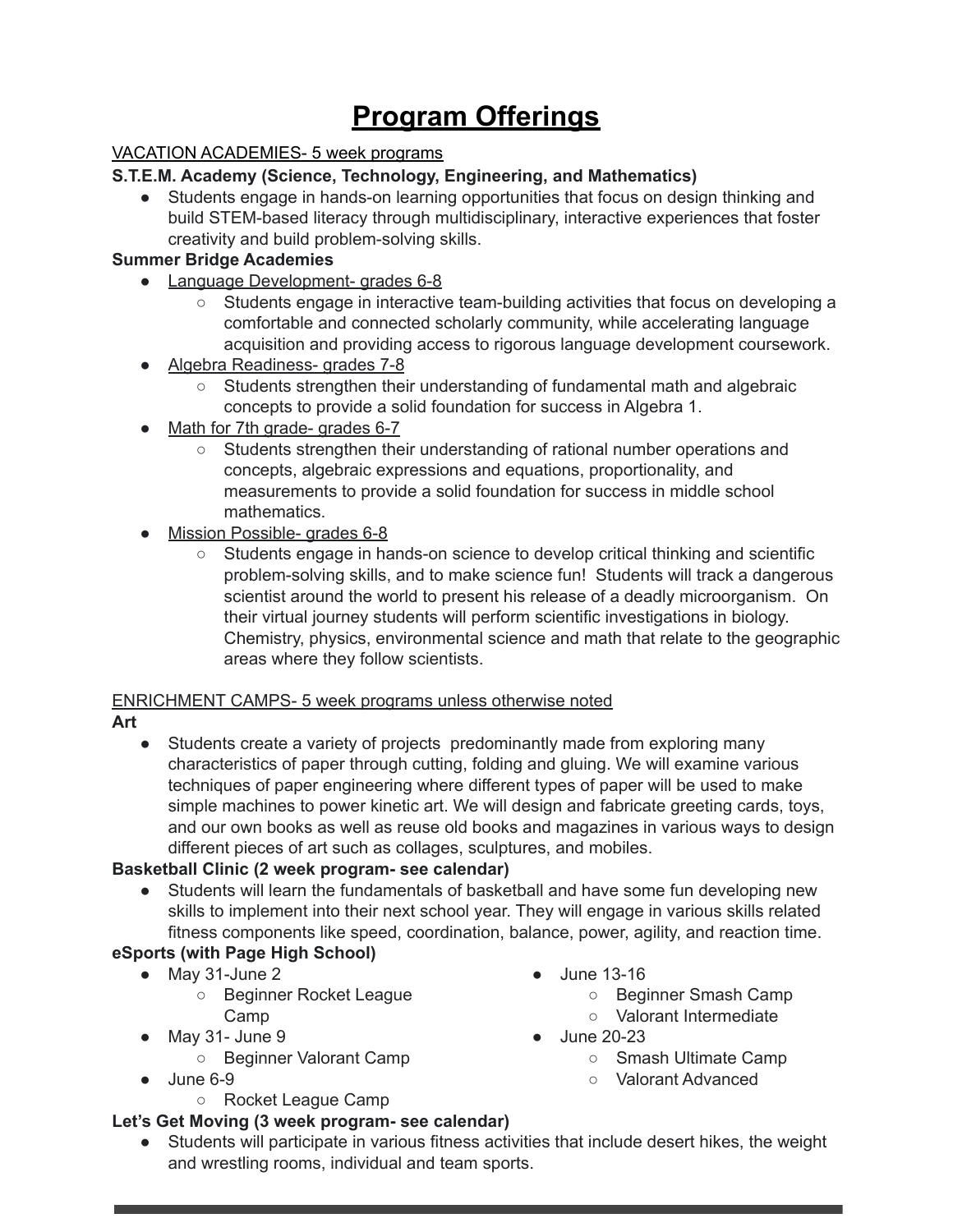#### COMMUNITY EDUCATION

- **● Navajo Nation Math Circles with Coconino Community College**
	- 2 weeks- see calendar
- **● Running and Fitness camp with Wings of America**
	- $\circ$  2 days June 22-23

# **Attendance Expectations and Procedures**

Attendance is expected everyday of a program. Take a look at the program calendar to ensure a good fit with your family's summer schedule. If a student enrolls in a program and doesn't show up for summer programming, the school will make efforts to contact the family. If contact is unsuccessful, the school will open the spot for a student on the waiting list to attend. Please keep contact information up-to-date with your child's school to ensure communication gets through.

# **Behavior Expectations and Procedures**

We aim for engaging learning environments during summer programming. In order to achieve this, we expect our students to come to programming ready to participate and learn. The school will utilize their established Code of Conduct in order to deliver engaging learning environments for all students. The school will also utilize their established procedures for intervening on and addressing behavior issues that do not meet the Code of Conduct.

# **Transportation Information**

The district has three (3) summer routes. Make sure to select your primary method of transportation on the application form. Use route information below to make this decision. If your transportation method needs to change, contact your school to communicate the changes. Depending on the timeliness of your communication, the request may or may not be possible.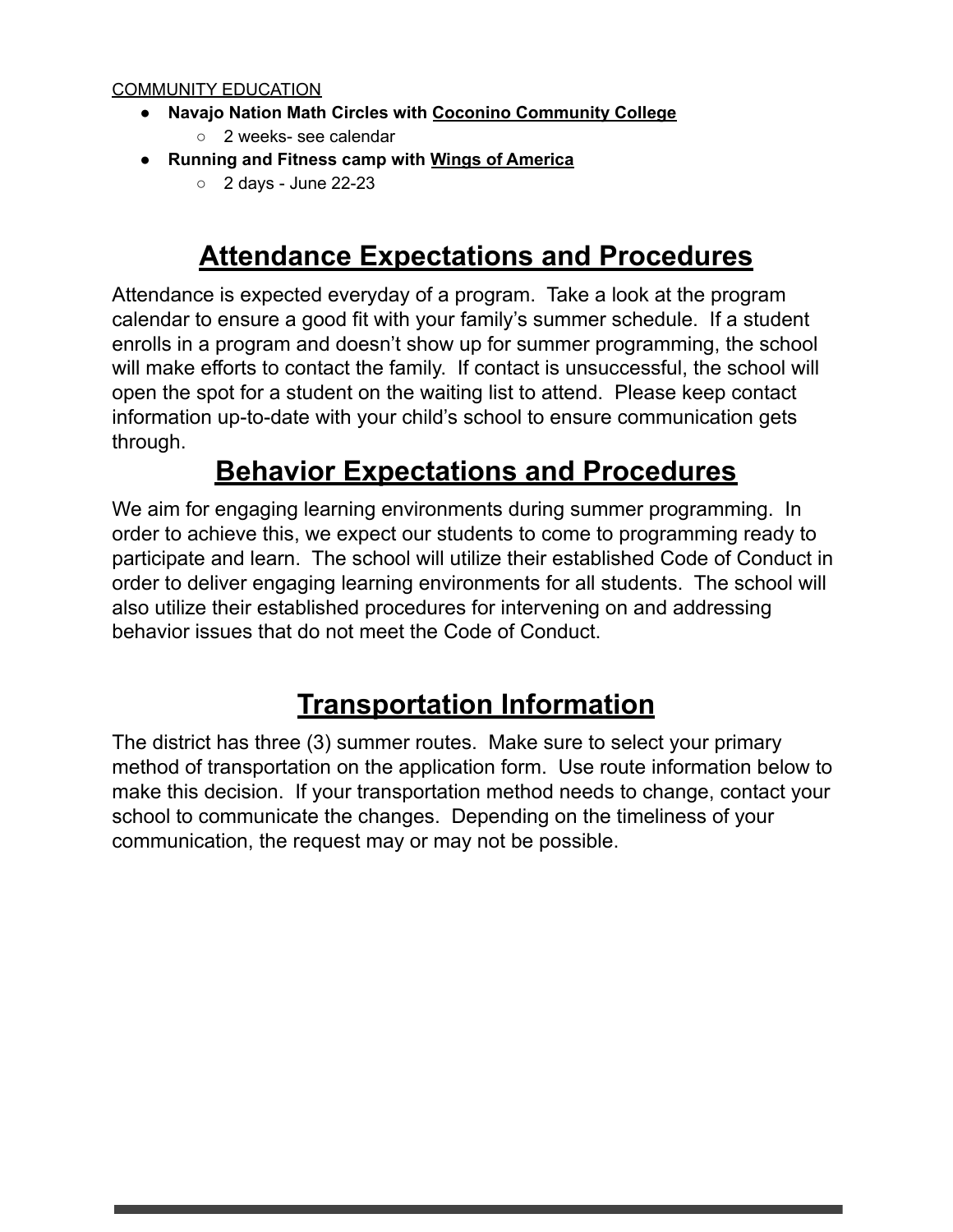# **JUNE**

| Sunday | Monday                                                                                  | Tuesday                                                     | Wednesday | Thursday | Friday           | Saturday |
|--------|-----------------------------------------------------------------------------------------|-------------------------------------------------------------|-----------|----------|------------------|----------|
|        |                                                                                         |                                                             |           |          |                  |          |
|        |                                                                                         | Vacation Academies, CT Institutes, and Summer Camps         |           |          |                  |          |
|        |                                                                                         | Basketball Clinic, grades 6-8; Let's Get Moving, grades 6-8 |           |          |                  |          |
|        |                                                                                         |                                                             |           |          |                  |          |
|        | 29 trict is Closed 30                                                                   | 31                                                          |           | 2        | 3                |          |
|        |                                                                                         |                                                             |           |          |                  |          |
|        | Vacation Academies, CT Institutes, and Enrichment Camps                                 |                                                             |           |          | <b>No School</b> |          |
|        | Basketball Clinic, grades 6-8; Let's Get Moving, grades 6-8                             |                                                             |           |          |                  |          |
|        |                                                                                         | <b>Navajo Nation Math Circles, grades 6-12</b>              |           |          |                  |          |
| 5      | 6                                                                                       |                                                             | 8         | 9        | 10               | 11       |
|        |                                                                                         |                                                             |           |          | <b>No School</b> |          |
|        | Vacation Academies, CT Institutes, and Enrichment Camps<br>Let's Get Moving, grades 6-8 |                                                             |           |          |                  |          |
|        | <b>Navajo Nation Math Circles, grades 6-12</b>                                          |                                                             |           |          |                  |          |
| 12     | 13                                                                                      | 14                                                          | 15        | 16       | 17               | 18       |
|        |                                                                                         |                                                             |           |          |                  |          |
|        | Vacation Academies, CT Institutes, and Enrichment Camps                                 |                                                             |           |          | <b>No School</b> |          |
|        | <b>Wings of America, ages 6-18</b>                                                      |                                                             |           |          |                  |          |
|        |                                                                                         |                                                             |           |          |                  |          |
| 19     | 20                                                                                      | 21                                                          | 22        | 23       | 24               | 25       |
|        |                                                                                         |                                                             |           |          |                  |          |
|        | Vacation Academies, CT Institutes, and Enrichment Camps                                 |                                                             |           |          | <b>No School</b> |          |
|        |                                                                                         |                                                             |           |          |                  |          |
|        |                                                                                         |                                                             |           |          |                  |          |
| 26     | 27                                                                                      | 28                                                          | 29        | 30       | 1-Jul            |          |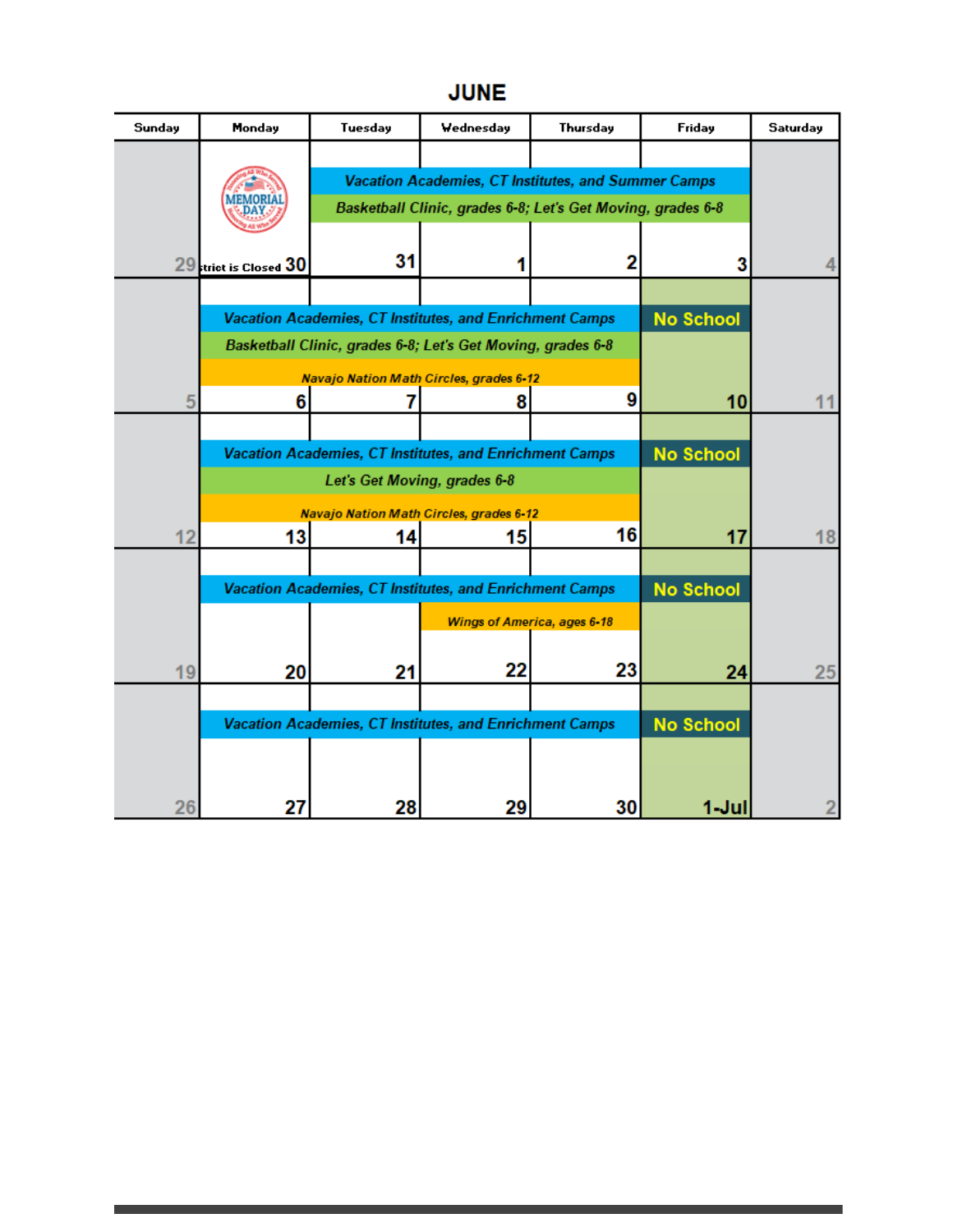ROUTE 17: BITTER SPRINGS/MARBLE CANYON/CEDAR RIDGE/HWY89 (ANY STOPS IN MARBLE CANYON-NAVAJO SPRINGS WILL BOARD THE BUS AT THE ENTRANCE TO BITTER SPRINGS HOUSING)

# **Morning: begins arrival at school at 7:30am**

- Stop as needed along Highway 89 between Bitter Springs and Cedar Ridge - 6:40 am: Stop at Cedar Ridge (The Old Store pull out near MP505) (ANYONE LIVING SOUTH OF THE COPPERMINE CHAPTER HOUSE ON N20 WILL BOARD THE BUS AT MP 505 CEDAR RIDGE)

- 7:00 am: Stop at entrance to Bitter springs Housing (ANY STOPS IN MARBLE CANYON-NAVAJO SPRINGS WILL BOARD THE BUS AT THE ENTRANCE TO BITTER SPRINGS HOUSING)

- Stop as needed along Highway 89 up the Big Cut to Page

## **Afternoon: begins departure from schools at 12:30pm**

- Stop as needed along Highway 89 towards Bitter Springs

- 1:00 pm: Stop at Bitter Springs Housing Entrance (Navajo Springs and Marble Canyon)

- Stop as needed along Highway 89 towards Cedar Ridge (The Old Store pull out near MP505)

- 1:30 pm: Stop for N20 South of the Coppermine Chapter House

# ROUTE 10: LECHEE/VERMILLION VIEW - WHISPERING SANDS

APTS./Coppermine

## **Morning: begins arrival at school at 7:30am**

- 6:30 am: Stop at MP 29.8 on N20 (Monkey Stadium)
- 6:45 am: Stop at Gloria's (Red Sand Rd)
- 6:48 am: Stop at Allison's (Canyon Trail Rd)
- 6:48 am: Stop at Tso's (Bluebird Ln)
- 6:50 am: Stop at Lechee Chapter House (Canyon View St)
- 6:55 am: Stop at Cliffview Housing Entrance (Cactus Barrel Rd)
- Stop at Black's (Windcrest St)
- 7:10 am: Stop at Ranchette's, 261 Appaloosa, and Pinto
- 7:15 am: Stop at Whispering Sands Apts.
- 7:20 am: Stop at Vermillion View Apt.

## **Afternoon: begins departure from schools at 12:30pm**

LECHEE/VERMILLION VIEW-WHISPERING SANDS APTS. /Coppermine

- 12:40 pm: Stop at Vermillion View Apt.
- 12:45 pm: Stop at Ranchette's
- 12:47 pm: Stop at Whispering Sands Apt.
- 12:55 pm: Stop at Gloria's (Red Sand Rd)
- 12:56 pm: Stop at Allison's (Canyon Trail Rd)
- 12:57 pm: Stop at Tso's (Bluebird Ln)
- 12:58 pm: Stop at Lechee Chapter House (Canyon View Rd)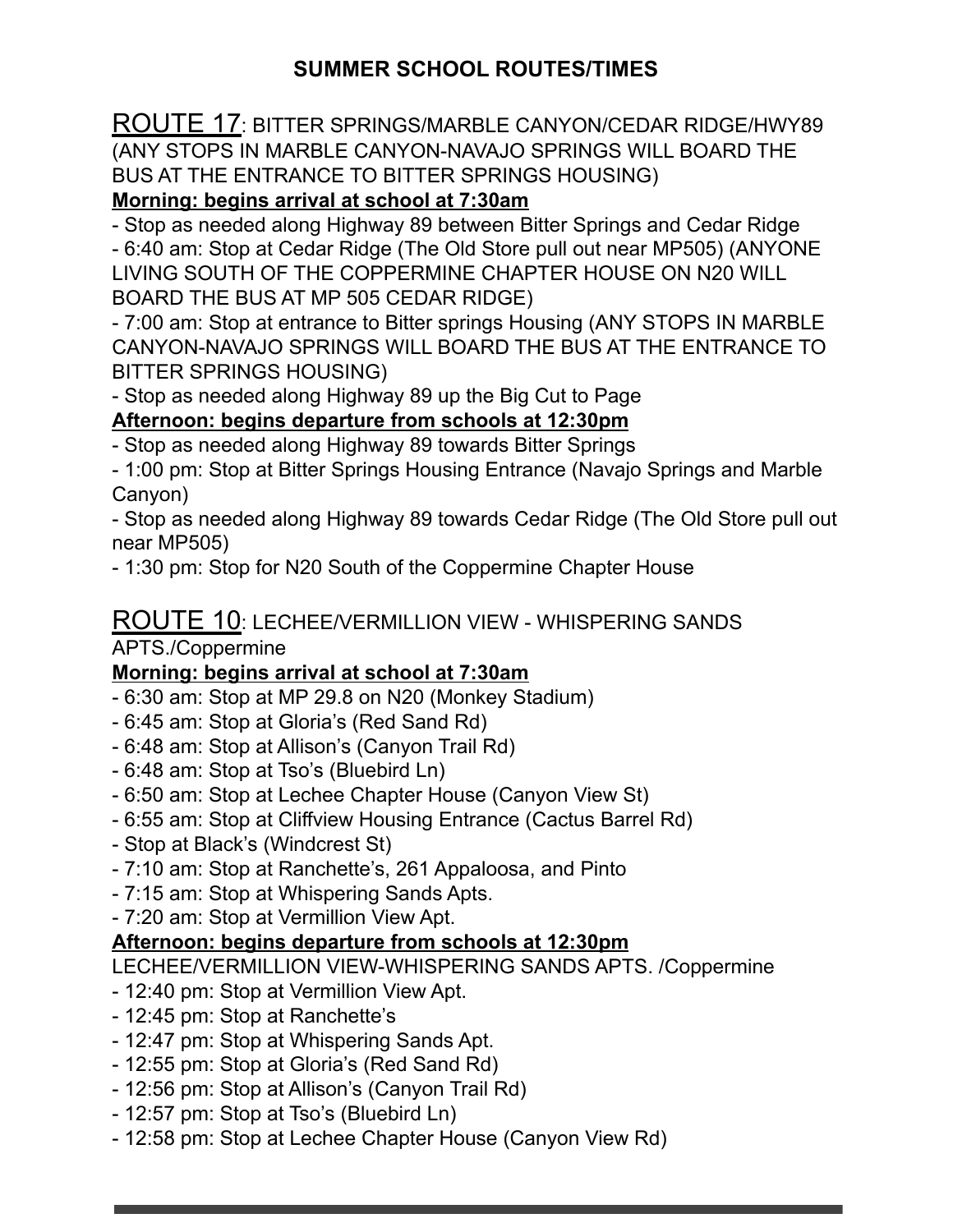- 1:02 pm: Stop at Cliffview Housing Entrance (Cactus Barrel Rd)
- 1:03 pm: Stop at Black's-(Windcrest St)
- 1:17 pm: Stop at MP 29.8 on N20 (Monkey Stadium)

# ROUTE 6: KAIBITO/INSCRIPTION HOUSE/HWY 98

# **Morning: begins arrival at school at 7:30am**

- Stop as needed along Highway 98 towards Crossroads Store
- 6:30 am: Stop at Crossroads Store
- 6:40 am: Stop at Kaibito Market

- Stop as needed along Highway 98 towards Page

## **Afternoon: begins departure from schools at 12:30pm**

- Stop as needed along Highway 98 to Kaibito Market
- 1:15 pm: Stop at Kaibito Market
- Stop as needed along Highway 98 to Crossroads Store
- 1:35 pm: Stop at Crossroads Store

# **IN TOWN BUS TRANSFERS**

# **Morning transfers:**

Desert View Intermediate to Lake View Primary

● Be at DVI by 7:20 and load route 6

Page Middle School to Lake View Primary

● Be at PMS by 7:30 and load route 10

Lake View Primary to Desert View Intermediate

● Be at LVP by 7:40 and load route 17

# **Afternoon transfers:**

Lake View Primary to Page Middle School to Desert View Intermediate

● Load route 10 at LVP, bus stops at PMS, unload at DVI

Desert View Intermediate to Page Middle School to Lake View Primary

● Load route 17 at DVI, bus stops at PMS, unload at LVP